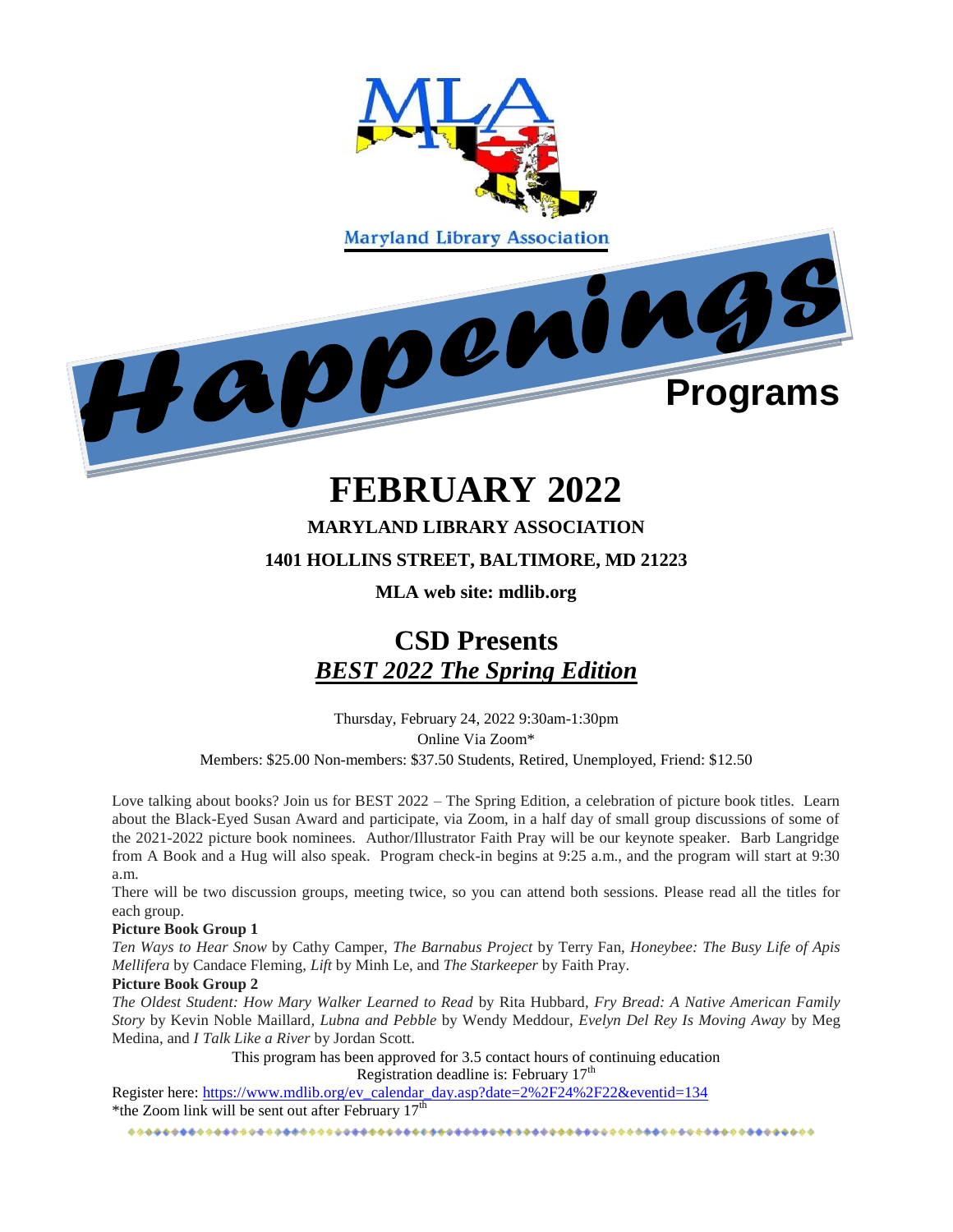## **PSD Presents**  *Pick Yout Platform: Streamyard*

#### Thursday, February 24, 2022 2:00pm-3:00pm Online Via Zoom\* Members: \$12.50 Non-members: \$18.75 Students, Retired, Unemployed, Friend: \$6.25

In our Pick Your Platform series, learn more about how libraries are continuing to use technology tools to provide online programming options. This session will focus on Streamyard as an alternative to Crowdcast or Zoom for public programs. Participants will learn about Streamyard's main features, the advantages to using it in programming and how they can use this tool in their own libraries, Presented by Nicholas Brown of Prince George's County Memorial Library System

> This program has been approved for 1.0 contact hour of continuing education Registration deadline is: February  $10<sup>th</sup>$

Register here: [https://www.mdlib.org/ev\\_calendar\\_day.asp?date=2%2F24%2F22&eventid=136](https://www.mdlib.org/ev_calendar_day.asp?date=2%2F24%2F22&eventid=136) \*the Zoom link will be sent out after February  $10^{th}$ 

### **PSD Presents**  *Pick Yout Platform: Discord*

Thursday, March 31, 2022 2:00pm-3:00pm Online Via Zoom\* Members: \$12.50 Non-members: \$18.75 Students, Retired, Unemployed, Friend: \$6.25

In our Pick Your Platform series, learn more about how libraries are continuing to use technology tools to provide online programming options. This session will focus on Discord and how to use it for programs and collaboration. Participants will learn about Discord's main features, the advantages to using it in programming and how they can use this tool in their own libraries. Discord will also be used at the MLA/DLA Conference in May 2022 to enhance conference communication. Presented by Zoe DiGiorgio of Harford County Public Library

This program has been approved for 1.0 contact hour of continuing education Registration deadline is: March  $17<sup>th</sup>$ 

Register here: [https://www.mdlib.org/ev\\_calendar\\_day.asp?date=3%2F31%2F22&eventid=137](https://www.mdlib.org/ev_calendar_day.asp?date=3%2F31%2F22&eventid=137)  $*$ Zoom link will be sent out after March  $17<sup>th</sup>$ 

### **DIVISION, INTEREST GROUP, PANEL AND COMMITTEE MEETINGS**

**February 1 Tech Committee Meeting.** 10:00am. Online via Zoom. Contact Maddie Hines at [madie.hines@montgomerycountymd.gov.](mailto:madie.hines@montgomerycountymd.gov)

- **2 Intellectual Freedom Panel Meeting,** 2:00pm. Online via Blackboard Ultra. Contact Andrea Boothby Rice at [andrea@qaclibrary.org.](mailto:andrea@qaclibrary.org)
- **3 Support Staff Division Meeting,** 1:00pm. Online via Zoom. Contact Teonja Jung at [tjung@bcpl.net.](mailto:tjung@bcpl.net)
- **4 Legislative Panel Meeting,** 10:00am. Online via Zoom. Contact Andrea Berstler at [aberstler@carr.org.](mailto:aberstler@carr.org)
- **7 Future of Libraries Interest Group Meeting,** 10:00am-Noon. Online via Zoom. Contact Tracy Miller a[t millert@hcplonline.org.](mailto:millert@hcplonline.org)
- **7 Black Librarianship: Past Present and Future Webinar,** 2:00pm-3:00pm. Please register for this session by Feb 3 via [https://tinyurl.com/2atxaf88:](https://nam11.safelinks.protection.outlook.com/?url=https%3A%2F%2Ftinyurl.com%2F2atxaf88&data=04%7C01%7Ckmonagan%40mdlib.org%7C40599a263a314770ab8508d9dc32fd89%7Cabfaca4f2f8440c29a45bd09ad83fe89%7C0%7C1%7C637782933858648267%7CUnknown%7CTWFpbGZsb3d8eyJWIjoiMC4wLjAwMDAiLCJQIjoiV2luMzIiLCJBTiI6Ik1haWwiLCJXVCI6Mn0%3D%7C3000&sdata=u1mIIZslI0DdcQj7AcEksQ%2B1dbVgz3ZDoCuHVV%2Bl8Kk%3D&reserved=0)
- **9 Conference Social Committee Meeting.** 1:00pm-2:00pm. Online via Zoom. Contact Lisa Allgeier at [lallgeier@bcpl.net](mailto:lallgeier@bcpl.net) or Jenee Johnson at [jejohnson@bcpl.net.](mailto:jejohnson@bcpl.net)
- **10 MSLA/MLA Leadership Facilitators Program:** workshop for facilitators, 1:30pm-4:30pm.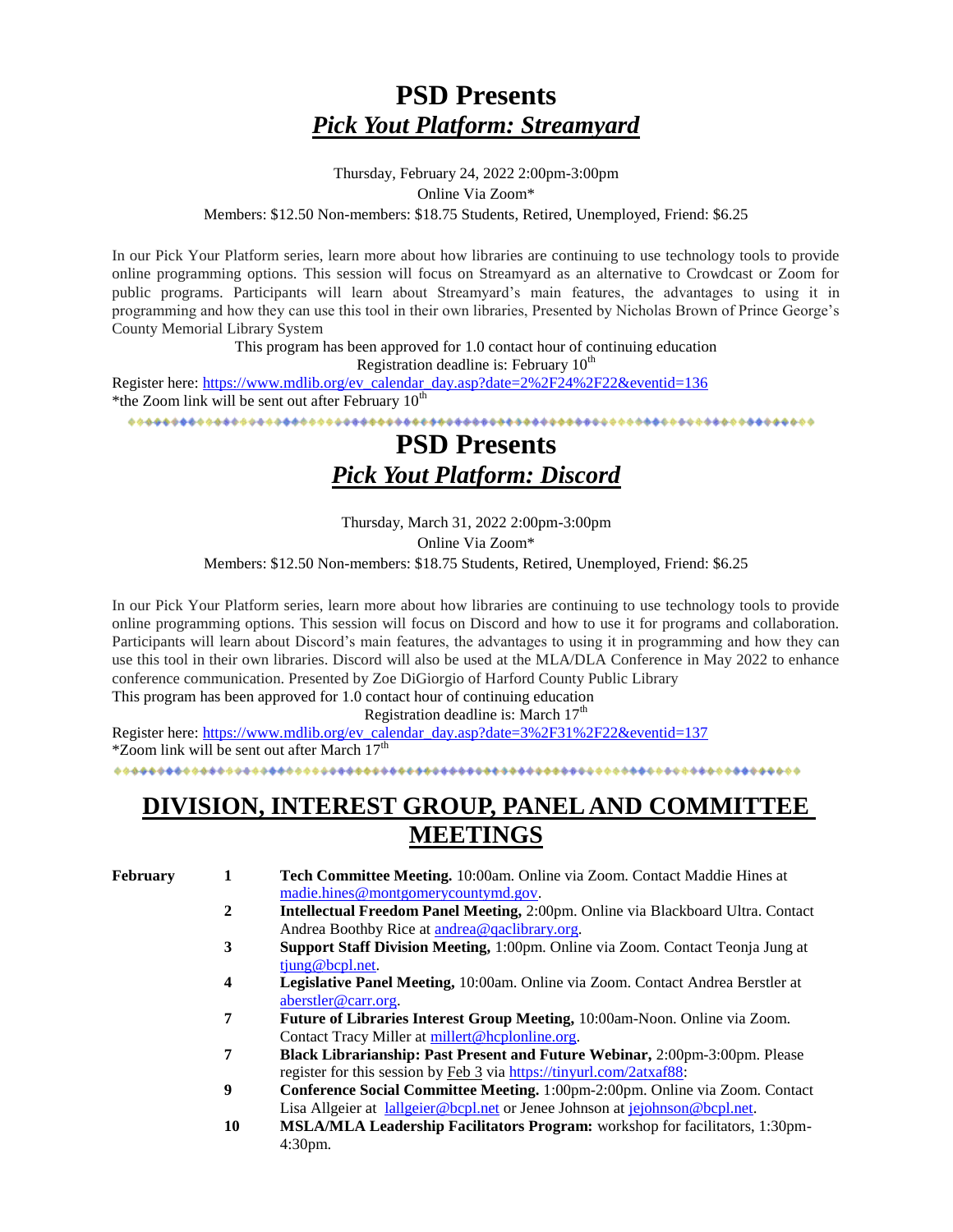| 14-25 |  |  |  | Maryland Libraries Advocacy in Annapolis. See article below. |
|-------|--|--|--|--------------------------------------------------------------|
|-------|--|--|--|--------------------------------------------------------------|

- **14 Children's Services Division Meeting,** 10:00am-12:30pm. Online via Blackboard. Contact Jill Hutchison at [jhutchison@stmalib.org.](mailto:jhutchison@stmalib.org)
- **16 Conference Committee Meeting,** 10:00am-Noon. Hyatt Regency-Cambridge. Contact Megan Sutherland at [megan.sutherland@pgcmls.info.](mailto:megan.sutherland@pgcmls.info)
- **16 Steering Committee Meeting,** 1:00pm-3:00pm Hyatt Regency-Cambridge. Contact Josh Stone at [mlaexec@mdlib.org.](mailto:mlaexec@mdlib.org)
- **17 MSLA/MLA Leadership Facilitators Program:** workshop for facilitators, 1:30pm-4:30pm.
- **17 ACRL-MD Meeting,** 11:00am. Online via Zoom. Contact Sean Hogan at [shogan@ubalt.edu.](mailto:shogan@ubalt.edu)
- **21 President's Day.** MLA office closed.
- **24 CSD Program: BEST 2022-The Spring Edition.** See article above.
- **24 PSD Program: Pick Your Platform: Streamyard.** See article above.
- **28 Equity Diversity and Inclusion Meeting,** 3:00pm. Online via Zoom. Contact Michelle Hamiel at [michelle.hamiel@pgcmls.info.](mailto:michelle.hamiel@pgcmls.info)

- **March 1 Tech Committee Meeting.** 10:00am. Online via Zoom. Contact Maddie Hines at [madie.hines@montgomerycountymd.gov.](mailto:madie.hines@montgomerycountymd.gov)
	- **3 MSLA/MLA Leadership Facilitators Program:** workshop for facilitators, 9:00am-3:00pm.
	- **4 Legislative Panel Meeting,** 10:00am. Online via Zoom. Contact Andrea Berstler at [aberstler@carr.org.](mailto:aberstler@carr.org)
	- **7 Future of Libraries Interest Group Meeting,** 10:00am-Noon. Online via Zoom. Topic: Mental Health and Social Justice Contact Tracy Miller at [millert@hcplonline.org.](mailto:millert@hcplonline.org)
	- **9 Conference Social Committee meeting.** 1:00pm-2:00pm. Online via Zoom. Contact Lisa Allgeier at [lallgeier@bcpl.net](mailto:lallgeier@bcpl.net) or Jenee Johnson at [jejohnson@bcpl.net](mailto:jejohnson@bcpl.net).
	- **10 Leadership Development Division Meeting,** 1:30pm-3:30pm. Online via Zoom. Book for discussion: *Servant Leadership,* by Robert Greenleaf. Contact Anita Crawford at [acrawford@bcpl.net.](mailto:acrawford@bcpl.net)
	- **10 Public Services Division Meeting,** 9:30am-12:00pm. Online via Zoom. Contact Lisa Swain at lsswain@bcpl.net
	- **14 Children's Services Division Meeting,** 10:00am-12:30pm. Online via Blackboard. Contact Jill Hutchison at [jhutchison@stmalib.org.](mailto:jhutchison@stmalib.org)
	- **16 Conference Committee Meeting,** 10:00am-Noon. Online via Zoom. Contact Megan Sutherland at: [megan.sutherland@pgcmls.info.](mailto:megan.sutherland@pgcmls.info)
	- **16 Executive Committee Meeting,** 1:00pm-2:00pm. Online via Zoom. Contact Josh Stone a[t mlaexec@mdlib.org.](mailto:mlaexec@mdlib.org)
	- **17 ACRL-MD Meeting,** 11:00am. Online via Zoom. Contact Sean Hogan at [shogan@ubalt.edu.](mailto:shogan@ubalt.edu)
	- **21 Equity Diversity and Inclusion Meeting,** 3:00pm. Online via Zoom. Contact Michelle Hamiel at [michelle.hamiel@pgcmls.info.](mailto:michelle.hamiel@pgcmls.info)
	- **24 LGBTQ+ Meeting,** 12:00pm. Online via Zoom. Contact Teresa Miller at [Teresa.miller@pgcmls.info.](mailto:Teresa.miller@pgcmls.info)
	- **31 PSD Program: Pick Your Platform: Discord.** See article above.

## *Maryland Libraries Legislative Season: 2/14-2/25*

Were you able to attend the training session offered by MLA's Legislative Panel and Library Advocacy Interest Group? A quick recap: right now, there are 6 bills that impact the library community that we have been asked to support or oppose. One of the bills-SB(Senate Bill) 448, to have per capita funding extended for another four yearsis an example when reaching out to your elected officials will let them know how important this is to the library community. A funding bill for public and regional libraries: SB448/HB685 will be heard in both the House and the Senate. Make sure that you are signed up to get legislative alerts, and please reach out to your senators and delegates when possible.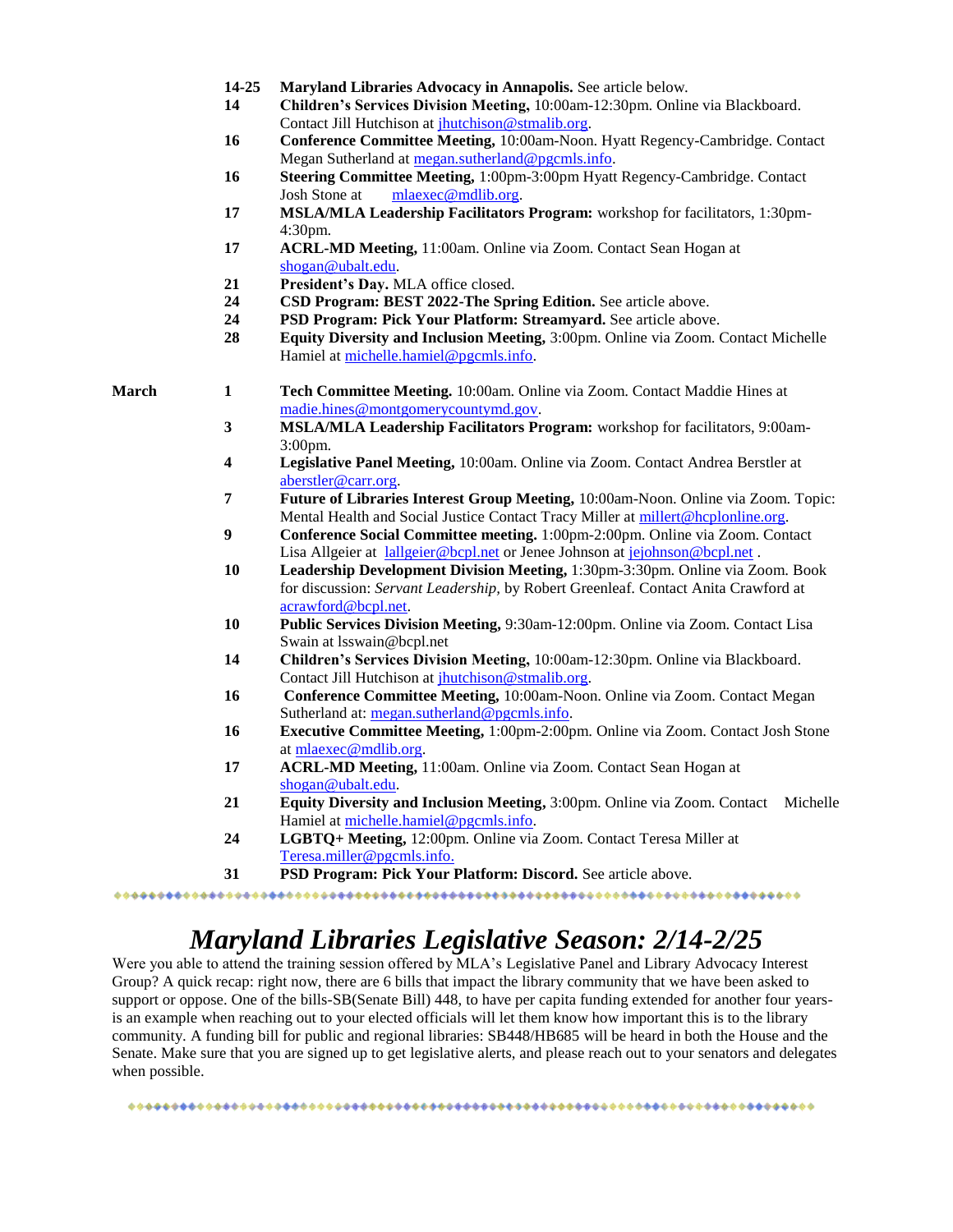## *2022 MLA/DLA Conference: Come As You Are May 4-6, 2022 Hyatt Regency, Cambridge MD*

For the first time in two years, the MLA/DLA Annual Conference is returning in-person to the Cambridge Hyatt! Join us May 4th - 6th as we celebrate and learn together. Along with engaging keynote speakers and informative programs, we'll also be hosting a plethora of fun events like trivia, raffles, karaoke, scavenger hunts, oh, and a petting zoo! Registration is now open, so lace up your Chucks, dust off your Walkman, and Come As You Are! Link: [2022 MLA/DLA Conference](https://www.mdlib.org/ev_calendar_day.asp?date=5%2F4%2F22&eventid=138)

#### 

#### **The State Library Resource Center**

The State Library Resource Center [has several one hour](https://nam11.safelinks.protection.outlook.com/?url=https%3A%2F%2Fwww.slrc.info%2Fdevelopment%2Fwebinars%2F&data=04%7C01%7Ckmonagan%40mdlib.org%7C346fbca5045e4765310308d9d7a028f2%7Cabfaca4f2f8440c29a45bd09ad83fe89%7C0%7C1%7C637777905181505158%7CUnknown%7CTWFpbGZsb3d8eyJWIjoiMC4wLjAwMDAiLCJQIjoiV2luMzIiLCJBTiI6Ik1haWwiLCJXVCI6Mn0%3D%7C3000&sdata=2Ku014fbEfCu6320Dtt1lAQ5lMbR%2F6glj%2BQXUgqpF68%3D&reserved=0) webinars starting in March.

| 3/16 | <b>Bibliotherapy in Reader's Advisory for Teens</b>                  |  |
|------|----------------------------------------------------------------------|--|
| 3/30 | Children's Illustration: A Brief Introduction to the Art and History |  |
| 4/13 | <b>Legal Resources</b>                                               |  |
| 4/27 | <b>Critical Race Theory II</b>                                       |  |
| 5/11 | Maryland Reader's Advisory                                           |  |

Each training is worth one contact hour. To find out more and to sign up, simply click on the link above and then click on any session you are interested in. When registering, be sure to include your email address so that we can send you log in instructions before each scheduled session (usually this happens the day before). Please share this information with anyone who might be interested.